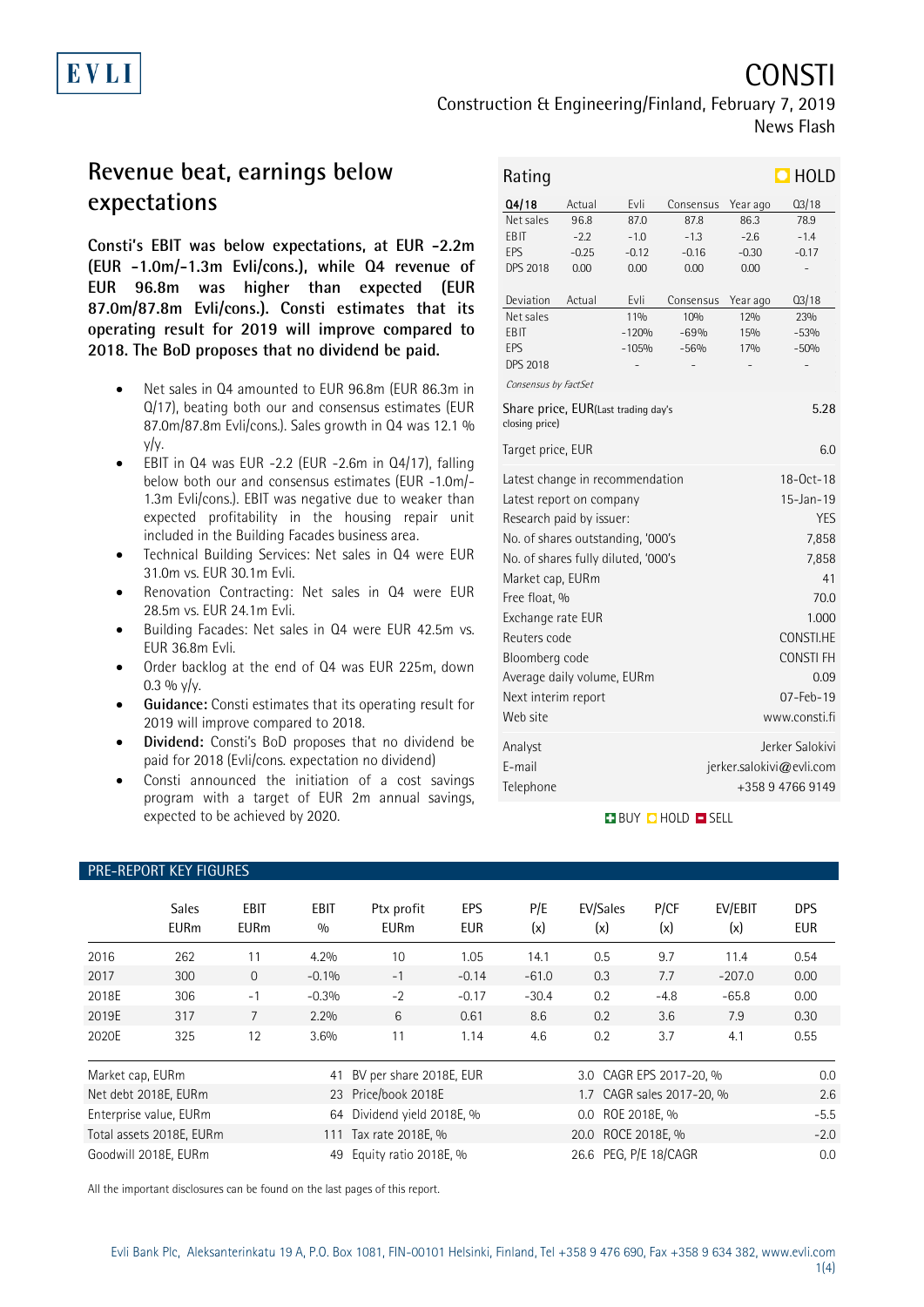#### Important Disclosures

Evli Research Partners Plc ("ERP") uses 12-month target prices. Target prices are defined by utilizing analytical techniques based on financial theory including (but not limited to) discounted cash flow analysis and comparative valuation. The selection of valuation methods depends on different circumstances. Target prices may be altered on the basis of new information coming to light in the underlying company or changes in interest rates, changes in foreign exchange rates, other securities prices or market indices or outlook for the aforementioned factors or other factors that may change the conditions of financial markets. Recommendations and changes by analysts are available at https://research.evli.com/JasperAllModels.action?authParam=key;461&tauthParam=x;G3rNagWrtf7K&tauthType=3 Investment recommendations are defined as follows: Target price compared to share price Recommendation<br>  $\leq$  -10 % < -10 % SELL  $-10 - (+10) \%$  HOL<br>  $> 10 \%$  RIJY  $> 10 \frac{0}{0}$ ERP's investment recommendation of the analyzed company is updated at least 2 timer per year. 60% 53% 50% 39% 40% 30% 20% 8% 10% 0% Sell Hold Buy

The graph above shows the distribution of ERP's recommendations of companies under coverage in 1st of February 2019. If recommendation is not given, it is not mentioned here.

#### Name(s) of the analyst(s): Salokivi

This research report has been prepared by Evli Research Partners Plc ("ERP" or "Evli Research"). ERP is a subsidiary of Evli Bank Plc. Production of the investment recommendation has been concluded on 15.01.2019, 8:45. This report has been published on 07.02.2019, 9:00.

None of the analysts contributing to this report, persons under their guardianship or corporations under their control have a position in the shares of the company or related securities.

The date and time for any price of financial instruments mentioned in the recommendation refer to the previous trading day's closing price(s) unless otherwise stated in the report.

Each analyst responsible for the content of this report assures that the expressed views accurately reflect the personal views of each analyst on the covered companies and securities. Each analyst assures that (s)he has not been, nor are or will be, receiving direct or indirect compensation related to the specific recommendations or views contained in this report.

Companies in the Evli Group, affiliates or staff of companies in the Evli Group, may perform services for, solicit business from, hold long or short positions in, or otherwise be interested in the investments (including derivatives) of any company mentioned in the publication or report.

Neither ERP nor any company within the Evli Group have managed or co-managed a public offering of the company's securities during the last 12 months prior to, received compensation for investment banking services from the company during the last 12 months prior to the publication of the research report.

ERP may pursue an assignment from the issuer(s) of the financial instruments mentioned in the recommendation or this report. These assignments may have a limited economic or financial impact on ERP and/or Evli. Under such assignments ERP may perform services including, but not limited to, arranging investor meetings or –events, investor relations communication advisory and production of research material.

ERP has signed an agreement with the issuer of the financial instruments mentioned in the recommendation, which includes production of research reports. This assignment has a limited economic and financial impact on ERP and/or Evli. Under the assignment ERP performs services including, but not limited to, arranging investor meetings or –events, investor relations communication advisory and production of research material.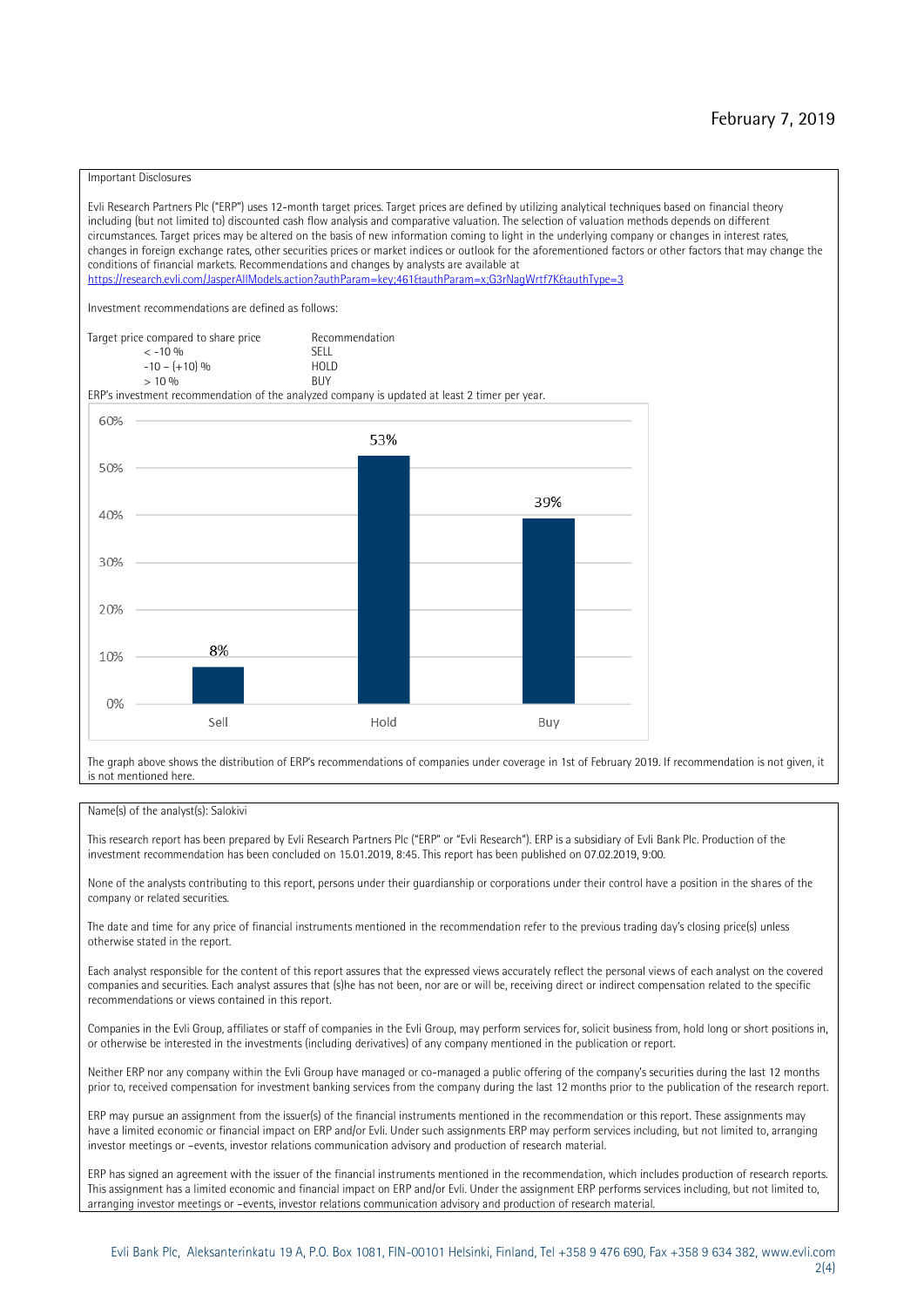ERP or another company within the Evli Group does not have an agreement with the company to perform market making services.

For the prevention and avoidance of conflicts of interests with respect to this report, there is an information barrier (Chinese wall) between Investment Research and Corporate Finance units concerning unpublished investment banking services to the company. The remuneration of the analyst(s) is not tied directly or indirectly to investment banking transactions performed by Evli Bank Plc or any company within Evli Group.

This report has not been disclosed to the company prior to its dissemination.

This report is provided and intended for informational purposes only and may not be used or considered under any circumstances as an offer to sell or buy any securities or as advice to trade any securities.

This report is based on sources ERP considers to be correct and reliable. The sources include information providers Reuters and Bloomberg, stock-exchange releases from the companies and other company news, Statistics Finland and articles in newspapers and magazines. However, ERP does not guarantee the materialization, correctness, accuracy or completeness of the information, opinions, estimates or forecasts expressed or implied in the report. In addition, circumstantial changes may have an influence on opinions and estimates presented in this report. The opinions and estimates presented are valid at the moment of their publication and they can be changed without a separate announcement. Neither ERP nor any company within the Evli Group are responsible for amending, correcting or updating any information, opinions or estimates contained in this report. Neither ERP nor any company within the Evli Group will compensate any direct or consequential loss caused by or derived from the use of the information represented in this publication.

All information published in this report is for the original recipient's private and internal use only. ERP reserves all rights to the report. No part of this publication may be reproduced or transmitted in any form or by any means, electronic, mechanical, photocopying, recording or otherwise, or stored in any retrieval system of any nature, without the written permission of ERP.

This report or its copy may not be published or distributed in Australia, Canada, Hong Kong, Japan, New Zealand, Singapore or South Africa. The publication or distribution of this report in certain other jurisdictions may also be restricted by law. Persons into whose possession this report comes are required to inform themselves about and to observe any such restrictions.

Evli Bank Plc is not registered as a broker-dealer with the U. S. Securities and Exchange Commission ("SEC"), and it and its analysts are not subject to SEC rules on securities analysts' certification as to the currency of their views reflected in the research report. Evli Bank is not a member of the Financial Industry Regulatory Authority ("FINRA"). It and its securities analysts are not subject to FINRA's rules on Communications with the Public and Research Analysts and Research Reports and the attendant requirements for fairness, balance and disclosure of potential conflicts of interest. This research report is only being offered in U.S. by Auerbach Grayson & Company, LLC (Auerbach Grayson) to Major U.S. Institutional Investors and is not available to, and should not be used by, any U.S. person or entity that is not a Major U.S. Institutional Investor. Auerbach Grayson is a broker-dealer registered with the U.S. Securities and Exchange Commission and is a member of the FINRA. U.S. entities seeking more information about any of the issuers or securities discussed in this report should contact Auerbach Grayson. The securities of non-U.S. issuers may not be registered with or subject to SEC reporting and other requirements.

ERP is not a supervised entity but its parent company Evli Bank Plc is supervised by the Finnish Financial Supervision Authority.